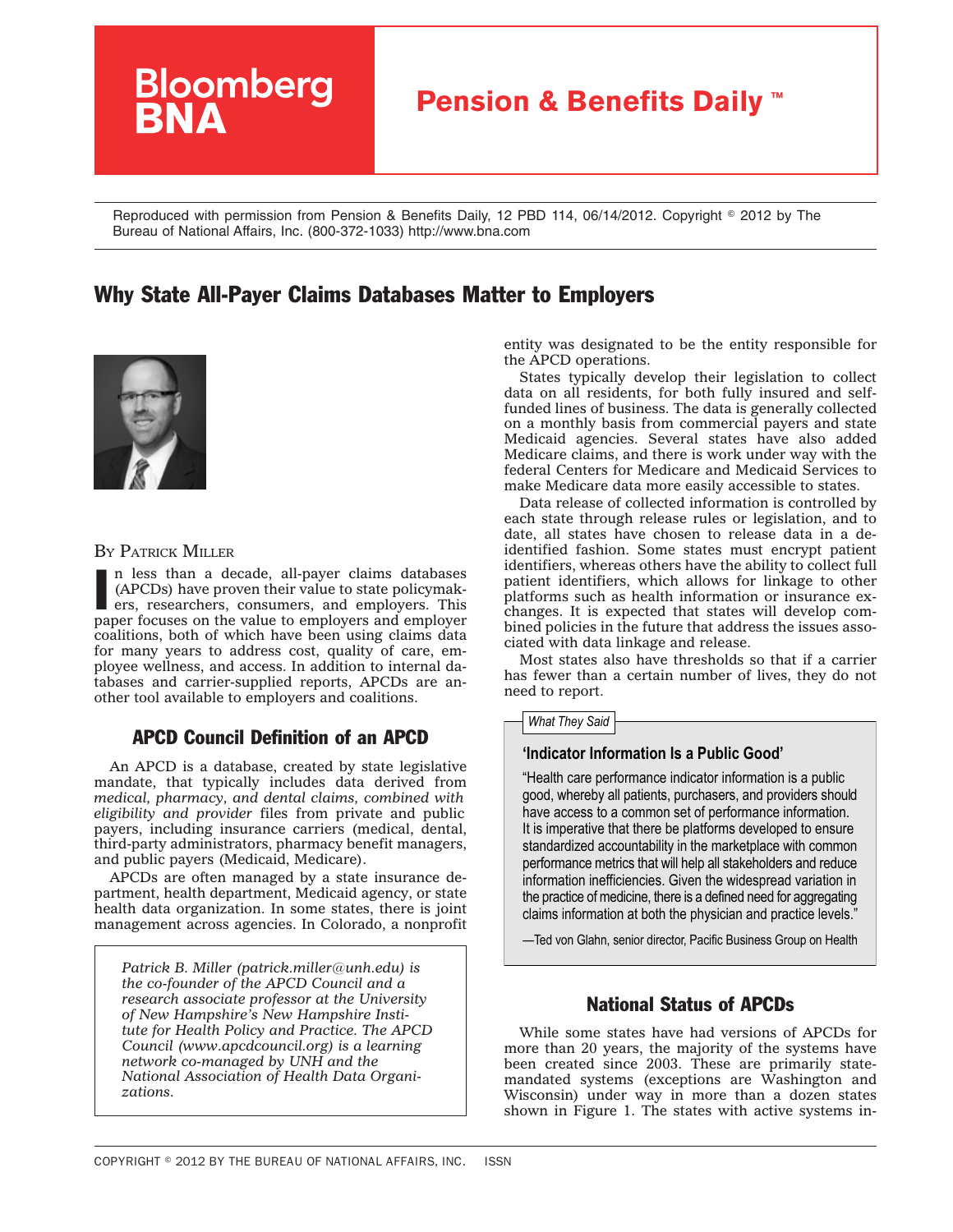#### Figure 1 National APCD Status, June 2012



clude Kansas, Maine, Maryland, Massachusetts, Minnesota, New Hampshire, Tennessee, Utah, and Vermont. States currently implementing systems include Colorado, Connecticut, New York, Oregon, Rhode Island, Virginia, and West Virginia. Iowa and Texas have had study bills within the past two years, and Hawaii attempted legislation in 2010 and is likely to propose it again in the future. Legislation and study committees are currently being considered in several other states, and work groups have formed in others—these are indicated as the ''strong interest'' states on the map.

## Historical Employer Use of Claims Data

Employers and employer coalitions (used interchangeably unless specified in this paper) have been using claims data for decades to drive decisionmaking. These include large individual (often self-funded) corporations as well as employer coalitions, such as the California Public Employees' Retirement System (CalP-ERS), the Pacific Business Group on Health, Health Action Council Ohio, the New Hampshire Purchasers Group on Health, and the Maine Health Management Coalition.

Historically, larger, self-funded employers in the early 1990s required their TPAs and carriers to deliver reports and data feeds to the employer or their broker for analysis. As carrier analytics became more sophisticated, they began to develop web portals for their customers for easier access to the information. Some offered benchmarking tools with geographic and other comparison information.

Today, these web portals vary in level of sophistication and typically focus on areas of quality, access, utilization, and cost. Many employers still also outsource their claims data analysis to a broker or one of many analytics firms that will provide risk adjustment, risk stratification, benchmarking, episode grouping, and other services. Many of the reporting tools developed for commercial carriers have been re-purposed for use by employers. APCDs provide a new data source to either augment or replace existing sources.

## Benefits of All-Payer Claims Databases To Employers

When APCDs were first developed, they were primarily viewed as tools to be used by state agencies (public health, insurance, Medicaid) and health services researchers. Quickly, they became more robust with the development of consumer-facing information and the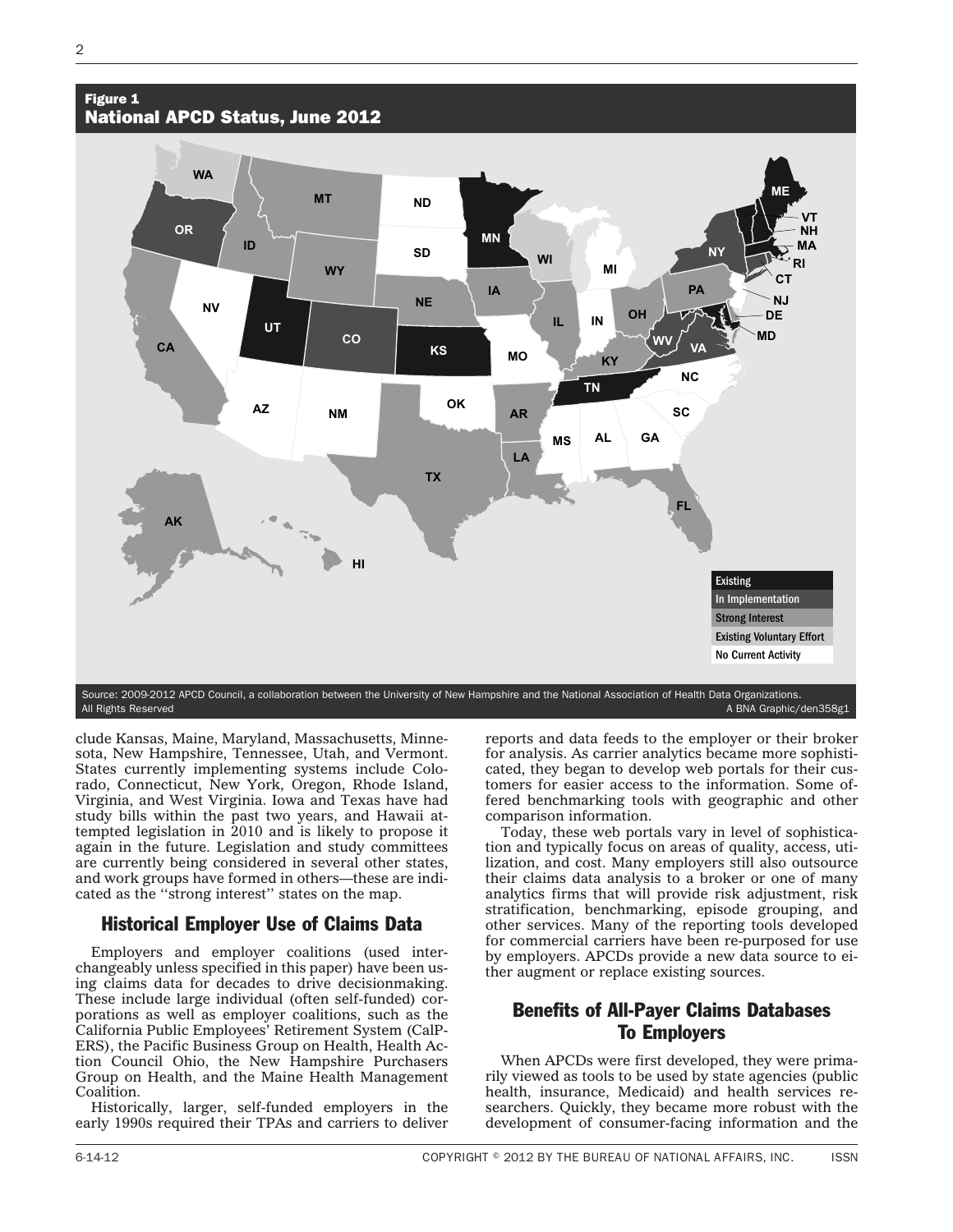#### **Figure 2** NH Health Cost

## **Detailed estimates for Hernia Repair (outpatient)**

Procedure: Hernia Repair (outpatient) Insurance Plan: Anthem - NH, Health Maintenance Organization (HMO) Within: 50 miles of 03824 Deductible and Coinsurance Amount: \$500.00 / 10%

| <b>Lead Provider Name</b>                      | <b>Estimate of</b><br>What you Will<br>Pay | <b>Estimate of What</b><br><b>Insurance Will</b><br>Pay | <b>Estimate of</b><br><b>Combined</b><br><b>Payments</b> | <b>Precision of</b><br>the Cost<br><b>Estimate</b> | <b>Typical</b><br><b>Patient</b><br><b>Complexity</b> |
|------------------------------------------------|--------------------------------------------|---------------------------------------------------------|----------------------------------------------------------|----------------------------------------------------|-------------------------------------------------------|
| <b>LAKES REGION</b><br><b>GENERAL HOSPITAL</b> | \$768                                      | \$2419                                                  | \$3187                                                   | MEDIUM                                             | MEDIUM                                                |
| <b>SPEARE MEMORIAL</b><br><b>HOSPITAL</b>      | \$832                                      | \$2988                                                  | \$3820                                                   | HIGH                                               | <b>VERY HIGH</b>                                      |
| <b>CATHOLIC MEDICAL</b><br><b>CENTER</b>       | \$894                                      | \$3547                                                  | \$4441                                                   | HIGH                                               | <b>VERY LOW</b>                                       |
| <b>SOUTHERN NH MEDICAL</b><br><b>CENTER</b>    | \$911                                      | \$3701                                                  | \$4612                                                   | LOW                                                | <b>VERY LOW</b>                                       |
| <b>FRANKLIN REGIONAL</b><br><b>HOSPITAL</b>    | \$934                                      | \$3915                                                  | \$4849                                                   | MEDIUM                                             | <b>VERY LOW</b>                                       |
| <b>ELLIOT HOSPITAL</b>                         | \$939                                      | \$3956                                                  | \$4895                                                   | MEDIUM                                             | LOW                                                   |

Source: www.nhhealthcost.org A BNA Graphic/den358g2

#### *What They Said*

#### **CalPERS Finds Claims Database 'Invaluable'**

"CalPERS has been using a claims database for several years, and we've found it invaluable as a means to inform our benefit change and rate negotiation strategies. While each of our plan partners has the ability to perform robust data analysis on their segment of our members, evaluating our entire membership across carriers has provided us with invaluable insights about our overall population. We are deeply committed to the health of our members, and our decision support system is an integral part of our ability to fulfill that commitment."

—Ann Boynton, deputy executive officer, benefit programs policy and planning, CalPERS

adoption by employers in the Northeast. Claims data are available for an individual employer, comparatively across employers within coalitions, and normatively compared to state or regional data. Studies have now been done looking across states as well.

Figure 2 shows a snapshot of a consumer website called NH Health Cost, whereby the user selects his or her carrier, the procedure needed, and then is shown what the actual paid amounts are depending on which

provider is seen. In the example shown for a hernia repair, there is a \$1,700 difference in price between providers shown. The methodology is based upon episodes so as to not release true provider-payer contractual amounts. It is useful especially for employees with higher cost-sharing (deductibles and coinsurance) or those with high-deductible plans. One employer has now customized this site for its own population and carrier as a way to educate its employees on cost.

APCDs can be used to examine information about utilization, quality, preventive services, and pricing. The data can be run for an employer, a geographic region, a state, a provider, or across state lines. The following list contains a sample of reports generated for employers using APCDs:

- $\blacksquare$  demographic analyses;
- $\blacksquare$  medical volume, cost by age and gender;
- $\blacksquare$  service location, cost;
- service type, volume, medical cost;
- $\blacksquare$  major diagnostic categories, volume, cost;

 $\blacksquare$  major diagnostic categories for inpatient stays, volume, facility cost;

 $\blacksquare$  major diagnostic categories, volume, cost among high-cost claimants;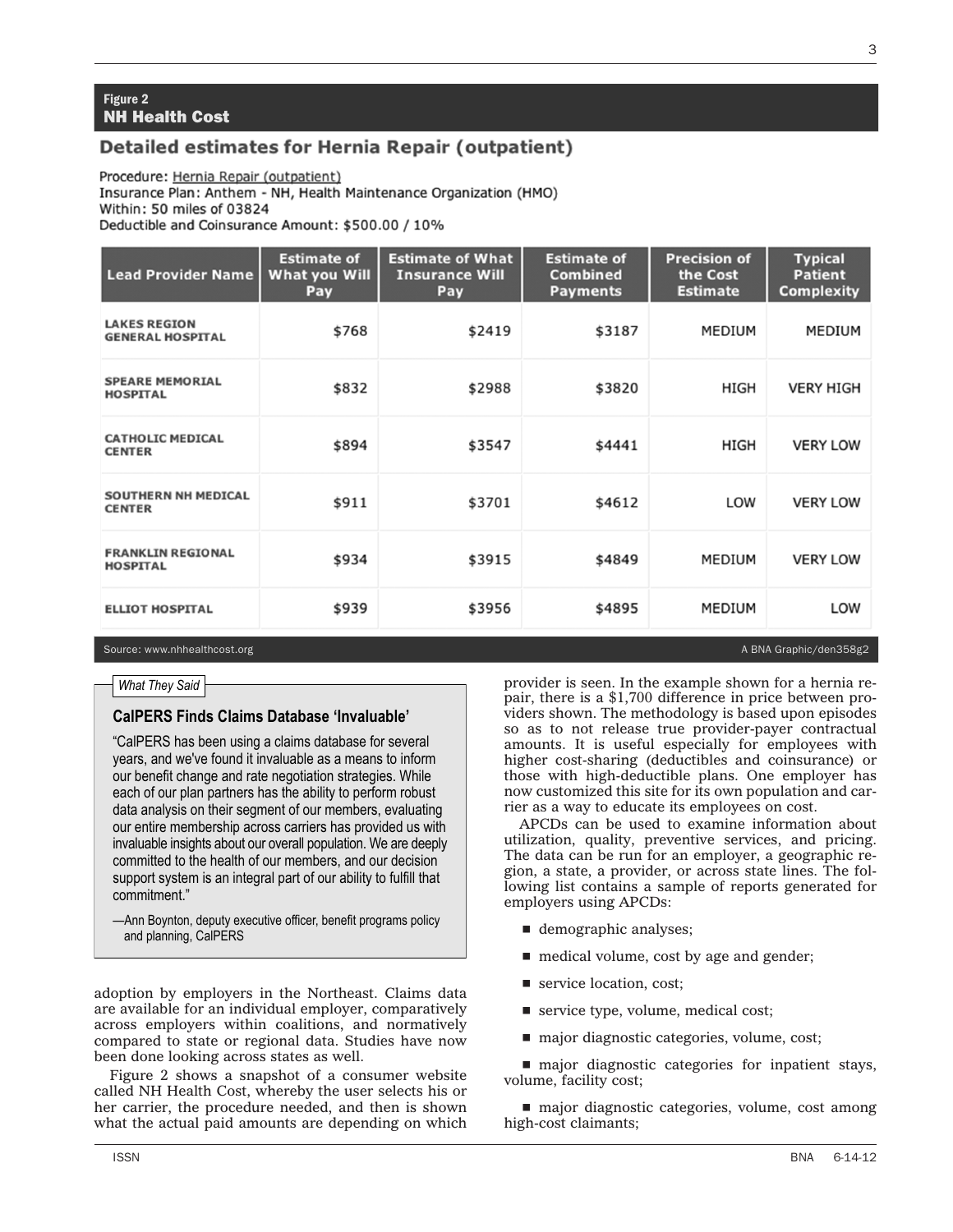| Figure 3<br><b>New Hampshire Hospital Ratings</b><br><b>Sorted by Highest Rated</b>                                                    |                                         |                                            |                                                                                       |                                               |
|----------------------------------------------------------------------------------------------------------------------------------------|-----------------------------------------|--------------------------------------------|---------------------------------------------------------------------------------------|-----------------------------------------------|
| New Hampshire<br>Hospital Scorecard                                                                                                    |                                         |                                            | New Hampshire<br><b>Hospital Ratings</b>                                              | How Do I Get<br>Quality Care?                 |
|                                                                                                                                        |                                         | Narrow Search                              | within 10 miles $\div$ of<br>zip code                                                 | <b>View Results</b>                           |
| New Hampshire Hospital Ratings                                                                                                         |                                         |                                            |                                                                                       | Page last updated November 2011               |
| <b>Highest Rated</b><br>Name                                                                                                           | Sort By:<br>City<br>Cost                | Worse $\rightarrow$ Better                 | None<br>Worse<br>$\rightarrow$ Better                                                 | \$\$\$ \$\$\$\$<br>Lower $\rightarrow$ Higher |
| Please note: Each hospital can only earn one blue ribbon per category (Patient Experience, Patient Safety, & Select Clinical Quality). |                                         |                                            |                                                                                       |                                               |
|                                                                                                                                        | Patient Experience<br>ratings explained | <b>Patient Safety</b><br>ratings explained | Select Clinical Quality<br>ratings explained                                          | Cost Index<br>ratings explained               |
| PORTSMOUTH REGIONAL<br><b>HOSPITAL</b><br>333 Borthwick Avenue<br>Portsmouth 03801<br>view map                                         | Overall<br>Recommend                    | National Survey                            | <b>Heart Attack</b><br><b>Heart Failure</b><br>Pneumonia<br><b>Surgical Infection</b> | \$\$                                          |
| PARKLAND MEDICAL CENTER<br><b>One Parkland Drive</b><br><b>Derry</b> 03038<br>view map                                                 | Overall<br>Recommend                    | National Survey                            | <b>Heart Attack</b><br><b>Heart Failure</b><br>Pneumonia<br>Surgical Infection        | \$                                            |
| CATHOLIC MEDICAL CENTER<br>100 McGregor Street<br>Manchester 03102<br>view map                                                         | Overall<br>Recommend                    | DID National Survey<br>REPORT              | <b>Heart Attack</b><br><b>Heart Failure</b><br>Pneumonia<br>Surgical Infection        | $$\$$                                         |
| Source: www.nhpghscorecard.org                                                                                                         |                                         |                                            |                                                                                       | A BNA Graphic/den358g3                        |

#### *What They Said*

#### **Organization Uses Information for Benchmarking**

"The NH Purchasers Group on Health has benefited from access to claims information for the benchmarking of our population against other NHPGH members, the entire commercial population in the state APCD, as well as against similar employers in our neighboring state of Maine. What we have accomplished by this benchmarking is a greater understanding of where to focus our attention for improving our health and wellness programs, as well as understanding where we stand in terms of cost, utilization, and quality metrics."

—Sandra Marquis, University System of New Hampshire Benefits

- $\blacksquare$  top diagnoses by cost;
- $\blacksquare$  top diagnoses by utilization;
- $\blacksquare$  top diagnoses by encounters;

 $\blacksquare$  high-cost claimant analysis;

 $\blacksquare$  top providers by cost by acute-care hospital, outpatient-only facility, and other nonfacility;

 $\blacksquare$  top providers by cost within region by acute-care hospital, outpatient-only facility and other nonfacility;

 $\blacksquare$  top laboratory, radiology, and surgical procedures by cost;

- $\blacksquare$  preventive care prevalence;
- $\blacksquare$  pharmacy volume, cost by age and gender;
- $\blacksquare$  drug type, volume, cost;

 $\blacksquare$  top pharmacy costs by drug classes and individual drugs; and

 $\blacksquare$  top pharmacy classes by cost among high-cost claimants.

Figure 3 is a snapshot from a hospital employer report card used in New Hampshire (modeled off of one developed first in Maine). The ''\$'' in the last column is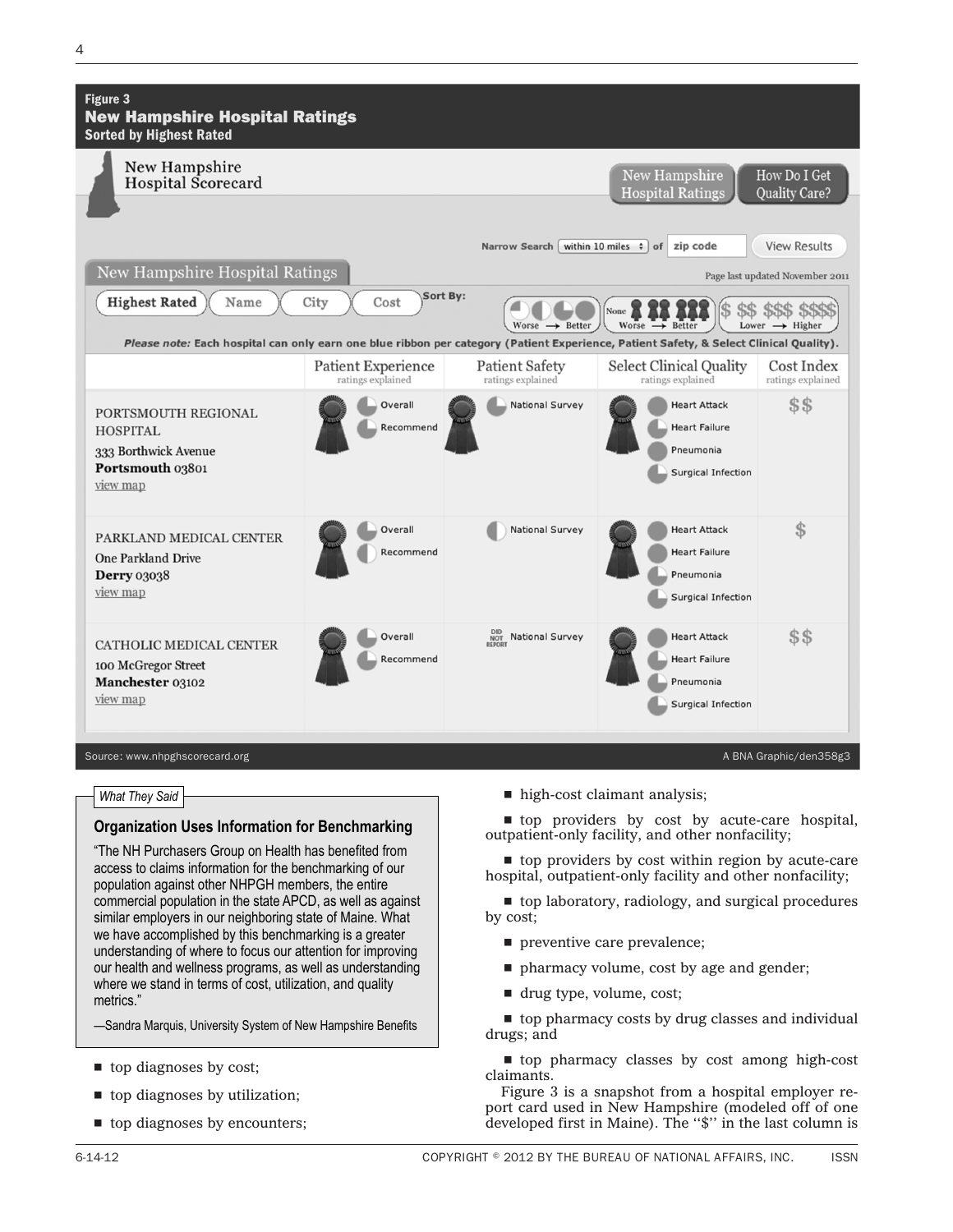| <b>Health Insurance Carrier</b>                                                                                        | <b>Location of</b><br><b>Care Provided</b> | Average<br><b>Membership</b> | <b>Patients</b> | <b>Patients as</b><br>a Percent of<br><b>Membership</b> | <b>Percent of</b><br><b>Allowed</b><br><b>Dollars</b> | <b>Payments per</b><br><b>Patient</b> | Average<br><b>Risk Score</b> |
|------------------------------------------------------------------------------------------------------------------------|--------------------------------------------|------------------------------|-----------------|---------------------------------------------------------|-------------------------------------------------------|---------------------------------------|------------------------------|
|                                                                                                                        | <b>MA</b>                                  |                              | 23,561          | 15%                                                     | 10%                                                   | \$2,472                               | 1.30                         |
| Anthem-NH                                                                                                              | <b>NH</b>                                  | 161.556                      | 166.260         | 103%                                                    | 85%                                                   | \$3,047                               | 0.91                         |
|                                                                                                                        | Other                                      |                              | 38,663          | 24%                                                     | 5%                                                    | \$838                                 | 1.21                         |
| Totals/Overall Average                                                                                                 |                                            |                              |                 |                                                         |                                                       | \$2,614                               | 1.00                         |
| <b>HPHC</b>                                                                                                            | <b>MA</b>                                  | 95,662                       | 19,552          | 20%                                                     | 12%                                                   | \$2.053                               | 1.32                         |
|                                                                                                                        | <b>NH</b>                                  |                              | 96.064          | 100%                                                    | 84%                                                   | \$2.949                               | 0.90                         |
|                                                                                                                        | Other                                      |                              | 15,096          | 16%                                                     | 5%                                                    | \$1.011                               | 1.24                         |
| Totals/Overall Average                                                                                                 |                                            |                              |                 |                                                         |                                                       | \$2,591                               | 1.00                         |
| <b>CIGNA</b>                                                                                                           | <b>MA</b>                                  |                              | 13,667          | 30%                                                     | 12%                                                   | \$1.525                               | 1.23                         |
|                                                                                                                        | <b>NH</b>                                  | 45.560                       | 46.630          | 102%                                                    | 77%                                                   | \$2.919                               | 0.87                         |
|                                                                                                                        | Other                                      |                              | 25.334          | 56%                                                     | 11%                                                   | \$743                                 | 1.12                         |
| <b>Totals/Overall Average</b>                                                                                          |                                            |                              |                 |                                                         |                                                       | \$2,053                               | 1.00                         |
| Source: NH Insurance Department, www.nh.gov/insurance/lah/documents/nhid_oos_study080210.pdf<br>A BNA Graphic/den385g4 |                                            |                              |                 |                                                         |                                                       |                                       |                              |

driven from an annual report created by the New Hampshire Insurance Department that shows price variation across all of the hospitals in the state. This report shows an approximately 70 percent pricing differential (paid, not charges). It is also used to drive a small-group, tiered-provider insurance product mandated by legislation to be offered in the marketplace.

## Population Health and Transparency

Both employers and their employees recognize that there is value to a healthy workforce: reduced utilization, increased employee productivity, and a slowing medical cost trend are all goals of having a healthy population. Many of the APCD uses to date have been from state public health and Medicaid programs. Data provided has focused on:

- $\blacksquare$  disease prevalence,
- $\blacksquare$  wellness measures,
- $\blacksquare$  cost and utilization measures,
- $\blacksquare$  dental access, and
- $\blacksquare$  access to quality hospital services.

Transparency comes in many forms. Websites for consumers, wellness measures, and cost and utilization measures are all examples. Additionally, Figure 4 shows information provided by the New Hampshire Insurance Department. The report is intended to highlight in-state versus out-of-state spending by carrier, but it also provides a risk score for the populations measured. For all three carriers listed, the patients receiving care in Massachusetts versus New Hampshire have a higher risk score, yet the payments per patient are lower in all cases. It is theorized that this is due to better carrier discounts in Massachusetts. A report like this can be used by an employer to compare itself with other employers, statewide norms, or across geographies.

#### *What They Said*

#### **Every State 'Needs to Implement an APCD'**

"HAC's employer members, such as Progressive Corp., Sherwin-Williams, and Nationwide, are self-insured and have an increasing need to pay for value, as measured by outcomes, not for procedures or process. Our members do not currently have this information available from a single employer, single health plan, or even a large coalition. To have sufficiently reliable data to measure what matters, such as emergency room visits, drug adherence, and readmissions, Ohio (and every state) needs to implement an APCD."

—Barbara Belovich, executive director, Health Action Council Ohio

## Future Opportunities and Final Thoughts

 $\blacksquare$  Both the health information technology and health data analytics spheres are moving at a rapid pace. From large capital infusions of funds provided for under the American Recovery and Reinvestment Act of 2009 to physicians, hospitals, and other providers to support investment in electronic health records (EHR), ePrescribing, and health information exchanges to the use of advanced analytic tools that enable employers to stratify risk, identify cost-effective and high-quality providers, and implement health and wellness activities, there is much that is coalescing on behalf of employers and their employee populations.

There is also growing awareness that many of the stand-alone data sets, including APCDs, hold greater promise if the data can be linked and integrated. The future for health care data sets is not merely having access to disparate data sources (claims data, health information exchanges, patient registries, etc.) but having the ability through state and federal policies to provide sophisticated data analytics via data set linkages.